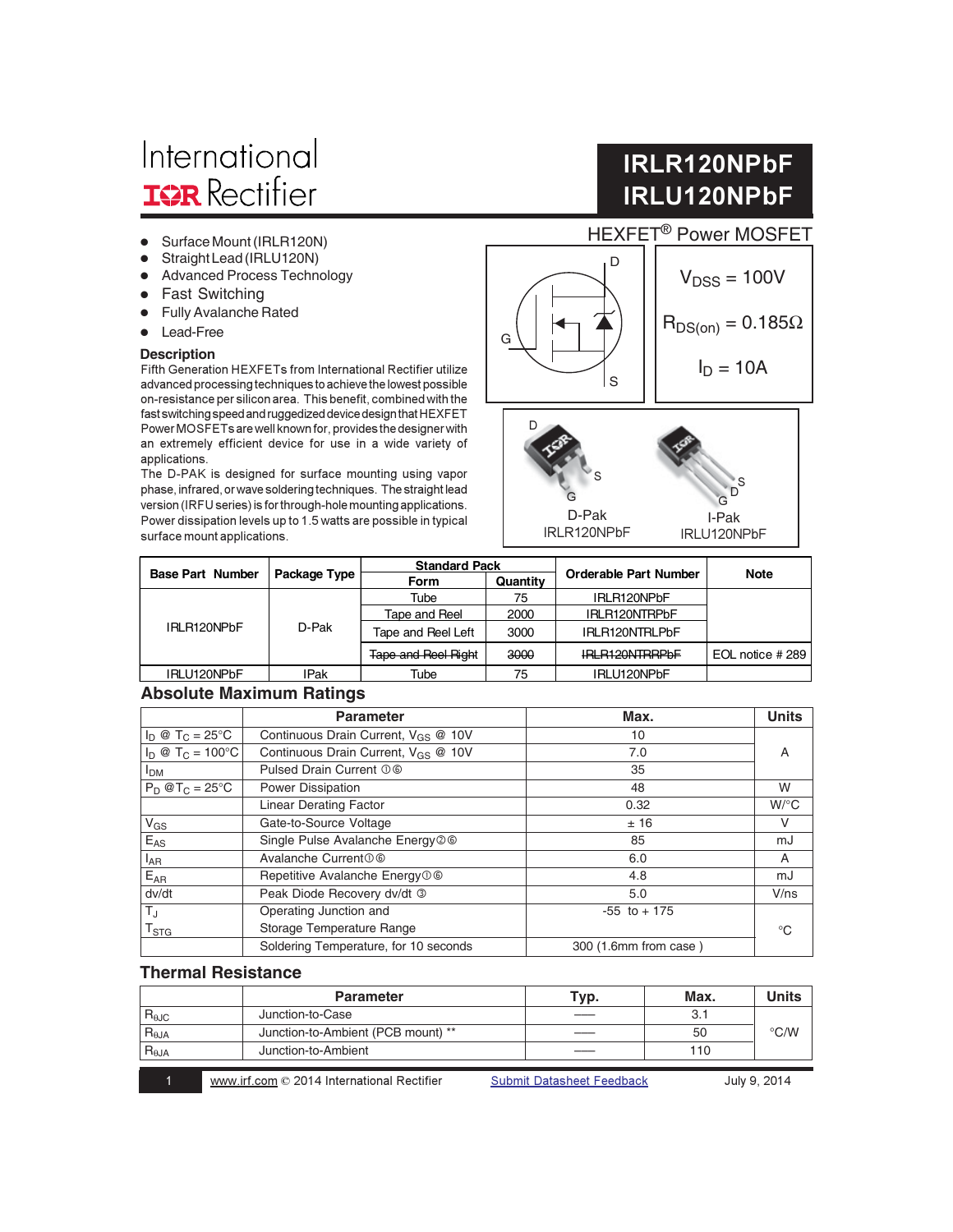

|                                        | Parameter                                          | Min. | Typ. | Max.   | <b>Units</b> | <b>Conditions</b>                                     |
|----------------------------------------|----------------------------------------------------|------|------|--------|--------------|-------------------------------------------------------|
| $V_{(BR)DSS}$                          | Drain-to-Source Breakdown Voltage                  | 100  |      |        | $\vee$       | $V_{GS} = 0V$ , $I_D = 250 \mu A$                     |
| $\Delta V_{\text{(BR)DSS}}/\Delta T_J$ | Breakdown Voltage Temp. Coefficient                |      | 0.12 |        | $V$ /°C      | Reference to $25^{\circ}$ C, $I_D = 1 \text{mA}$      |
|                                        | Static Drain-to-Source On-Resistance               |      |      | 0.185  | Ω            | $V_{GS} = 10V$ , $I_D = 6.0A \circledcirc$            |
| $R_{DS(on)}$                           |                                                    |      |      | 0.225  |              | $V_{GS} = 5.0 V$ , $I_D = 6.0 A$ $\circledcirc$       |
|                                        |                                                    |      |      | 0.265  |              | $V_{GS} = 4.0 V$ , $I_D = 5.0 A \circledcirc$         |
| $V_{GS(th)}$                           | Gate Threshold Voltage                             | 1.0  |      | 2.0    | $\vee$       | $V_{DS} = V_{GS}$ , $I_D = 250 \mu A$                 |
| <b>gfs</b>                             | Forward Transconductance                           | 3.1  |      |        | S            | $V_{DS} = 25V$ , $I_D = 6.0A$                         |
|                                        | Drain-to-Source Leakage Current                    |      |      | 25     | μA           | $V_{DS} = 100V$ , $V_{GS} = 0V$                       |
| <b>I</b> <sub>DSS</sub>                |                                                    |      |      | 250    |              | $V_{DS} = 80V$ , $V_{GS} = 0V$ , $T_J = 150^{\circ}C$ |
|                                        | Gate-to-Source Forward Leakage                     |      |      | 100    | nA           | $V_{GS} = 16V$                                        |
|                                        | l <sub>GSS</sub><br>Gate-to-Source Reverse Leakage |      |      | $-100$ |              | $V_{GS} = -16V$                                       |
| $Q_{g}$                                | <b>Total Gate Charge</b>                           |      |      | 20     |              | $ln = 6.0A$                                           |
| $Q_{gs}$                               | Gate-to-Source Charge                              |      |      | 4.6    | nC           | $V_{DS} = 80V$                                        |
| $Q_{gd}$                               | Gate-to-Drain ("Miller") Charge                    |      |      | 10     |              | $V_{GS}$ = 5.0V, See Fig. 6 and 13 $\circledcirc$     |
| $t_{d(on)}$                            | Turn-On Delay Time                                 |      | 4.0  |        |              | $V_{DD} = 50V$                                        |
| $t_r$                                  | <b>Rise Time</b>                                   |      | 35   |        | ns           | $I_D = 6.0A$                                          |
| $t_{d(\text{off})}$                    | <b>Turn-Off Delay Time</b>                         |      | 23   |        |              | $R_G = 11\Omega$ , $V_{GS} = 5.0V$                    |
| $t_{\rm f}$                            | Fall Time                                          |      | 22   |        |              | $R_D = 8.2\Omega$ , See Fig. 10 $\oplus \oplus$       |
|                                        |                                                    |      |      |        |              | Between lead,                                         |
| L <sub>D</sub>                         | Internal Drain Inductance                          |      | 4.5  |        | nH           | 6mm (0.25in.)                                         |
| $L_{\rm S}$                            |                                                    |      |      |        |              | from package                                          |
|                                        | Internal Source Inductance                         |      | 7.5  |        |              | and center of die contact <sup>®</sup>                |
| $C_{iss}$                              | Input Capacitance                                  |      | 440  |        |              | $V_{GS} = 0V$                                         |
| $C_{\rm oss}$                          | <b>Output Capacitance</b>                          |      | 97   |        | рF           | $V_{DS} = 25V$                                        |
| C <sub>rss</sub>                       | Reverse Transfer Capacitance                       |      | 50   |        |              | $f = 1.0$ MHz, See Fig. 5 $@$                         |

#### Electrical Characteristics @ T<sub>J</sub> = 25°C (unless otherwise specified)

#### **Source-Drain Ratings and Characteristics**

|                       | <b>Parameter</b>                 | Min. | Typ. | Max. | <b>Units</b> | <b>Conditions</b>                                                         |
|-----------------------|----------------------------------|------|------|------|--------------|---------------------------------------------------------------------------|
| ls                    | <b>Continuous Source Current</b> |      |      | 10   |              | MOSFET symbol                                                             |
|                       | (Body Diode)                     |      |      |      | A            | showing the                                                               |
| <sub>Ism</sub>        | <b>Pulsed Source Current</b>     |      |      |      |              | integral reverse<br>G                                                     |
|                       | (Body Diode) 06                  |      |      | 35   |              | p-n junction diode.                                                       |
| <b>V<sub>SD</sub></b> | Diode Forward Voltage            |      |      | 1.3  | V            | $T_{\rm J}$ = 25°C, $I_{\rm S}$ = 6.0A, $V_{\rm GS}$ = 0V $\circledast$   |
| $t_{rr}$              | Reverse Recovery Time            |      | 110  | 160  | ns           | $T_{\rm J} = 25^{\circ}$ C, I <sub>F</sub> = 6.0A                         |
| $Q_{rr}$              | Reverse RecoveryCharge           |      | 410  | 620  | пC           | $di/dt = 100A/\mu s \circledcirc$                                         |
| $t_{on}$              | Forward Turn-On Time             |      |      |      |              | Intrinsic turn-on time is negligible (turn-on is dominated by $L_S+L_D$ ) |

#### **Notes:**

- $O$  Repetitive rating; pulse width limited by max. junction temperature. ( See fig. 11 )
- $\textcircled{2}$  V<sub>DD</sub> = 25V, starting T<sub>J</sub> = 25°C, L = 4.7mH  $R_G = 25\Omega$ ,  $I_{AS} = 6.0$ A. (See Figure 12)

 $\textcircled{4}$  Pulse width  $\leq 300$ µs; duty cycle  $\leq 2\%$ .

- **ID This is applied for I-PAK, L<sub>S</sub> of D-PAK is measured between lead and** center of die contact
- $\textcircled{1}_{SD} \leq 6.0$ A, di/dt  $\leq 340$ A/µs, V<sub>DD</sub>  $\leq$  V<sub>(BR)DSS</sub>,  $\textcircled{0}$  Uses IRL520N data and test conditions.  $T_J \leq 175^{\circ}C$ 
	-

\*\* When mounted on 1" square PCB (FR-4 or G-10 Material ) . For recommended footprint and soldering techniques refer to application note #AN-994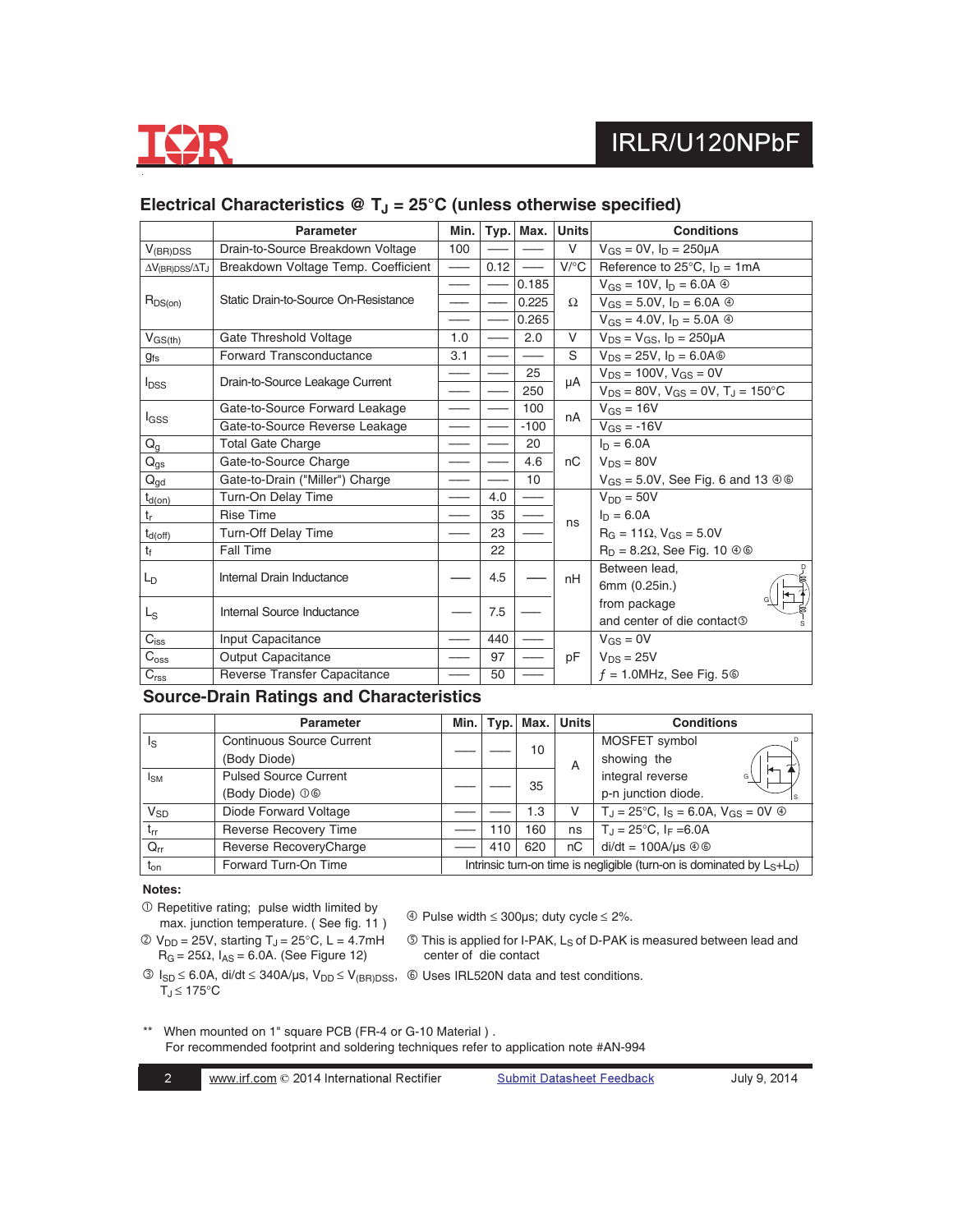





**Fig 1.** Typical Output Characteristics **Fig 2.** Typical Output Characteristics



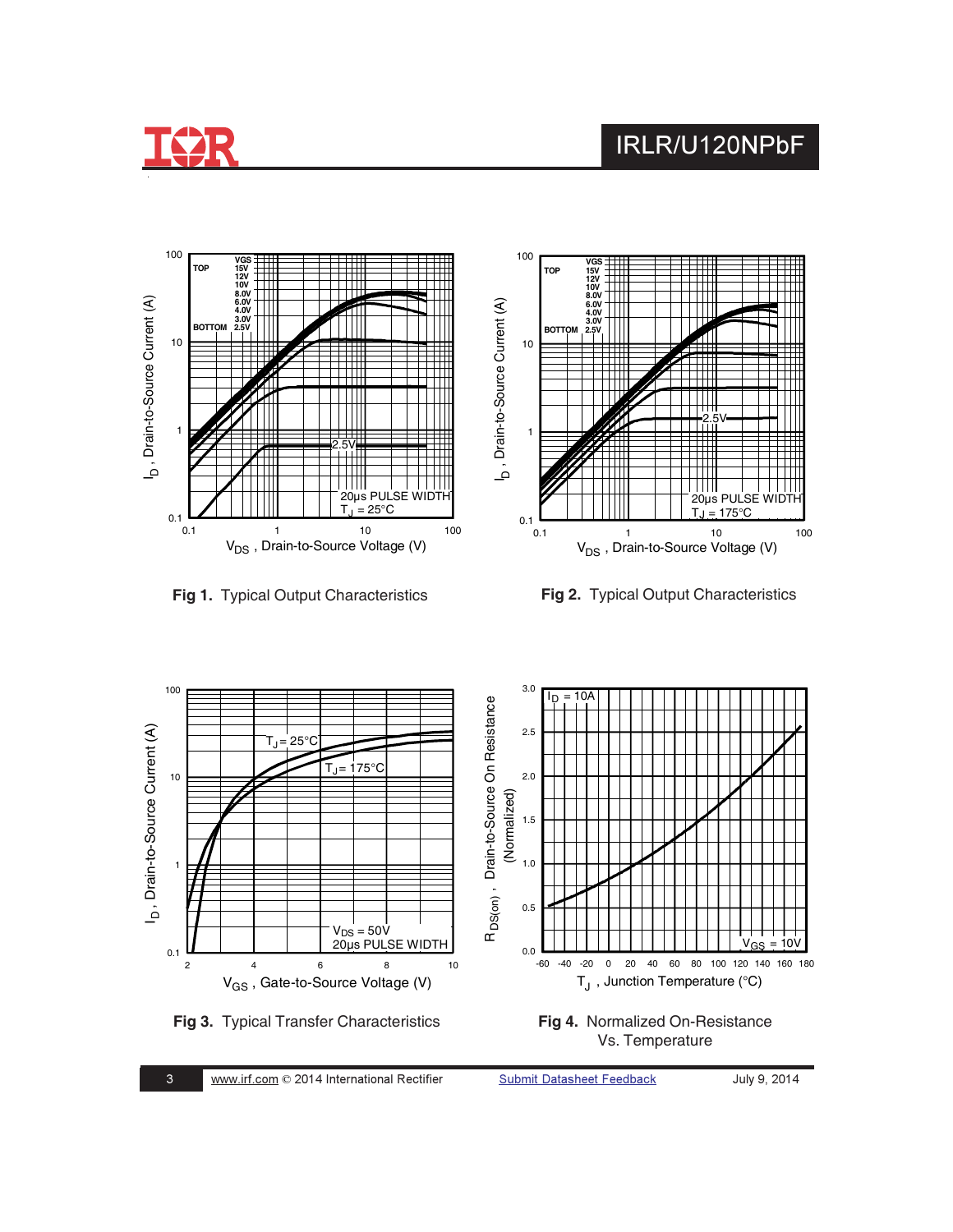



**Submit Datasheet Feedback**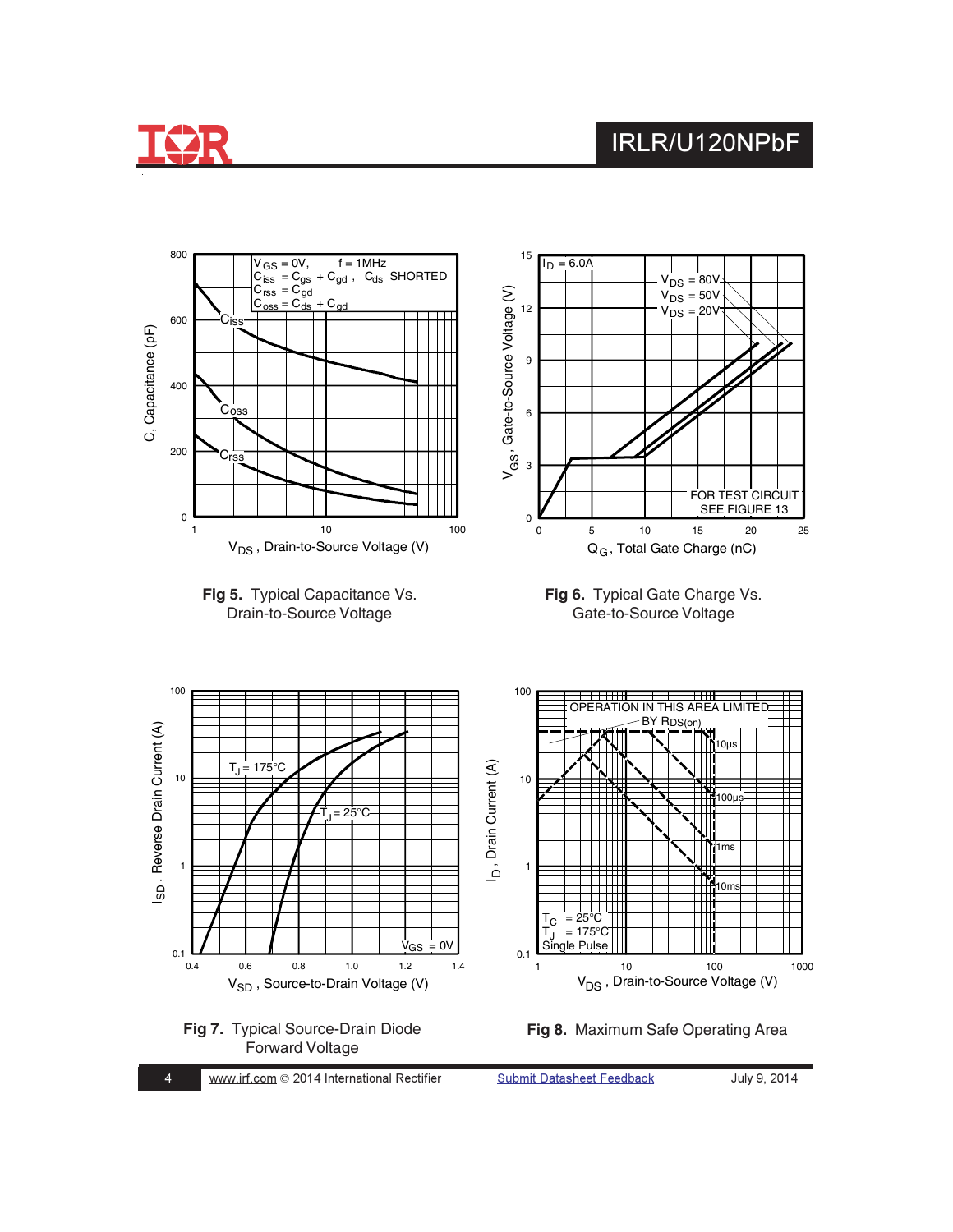







**Fig 10a.** Switching Time Test Circuit



**Fig 10b.** Switching Time Waveforms



**Fig 11.** Maximum Effective Transient Thermal Impedance, Junction-to-Case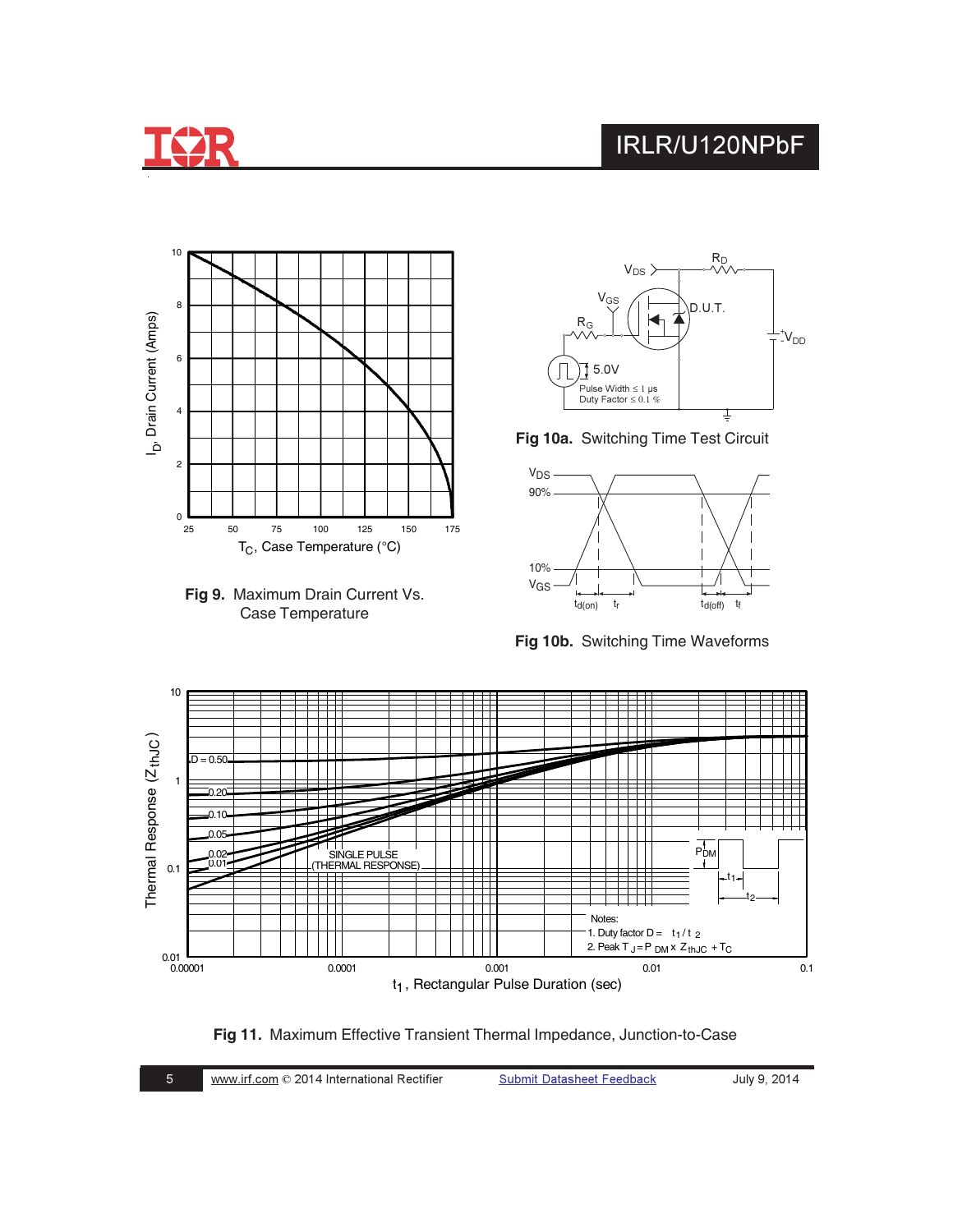



**Fig 12a.** Unclamped Inductive Test Circuit



**Fig 12b.** Unclamped Inductive Waveforms









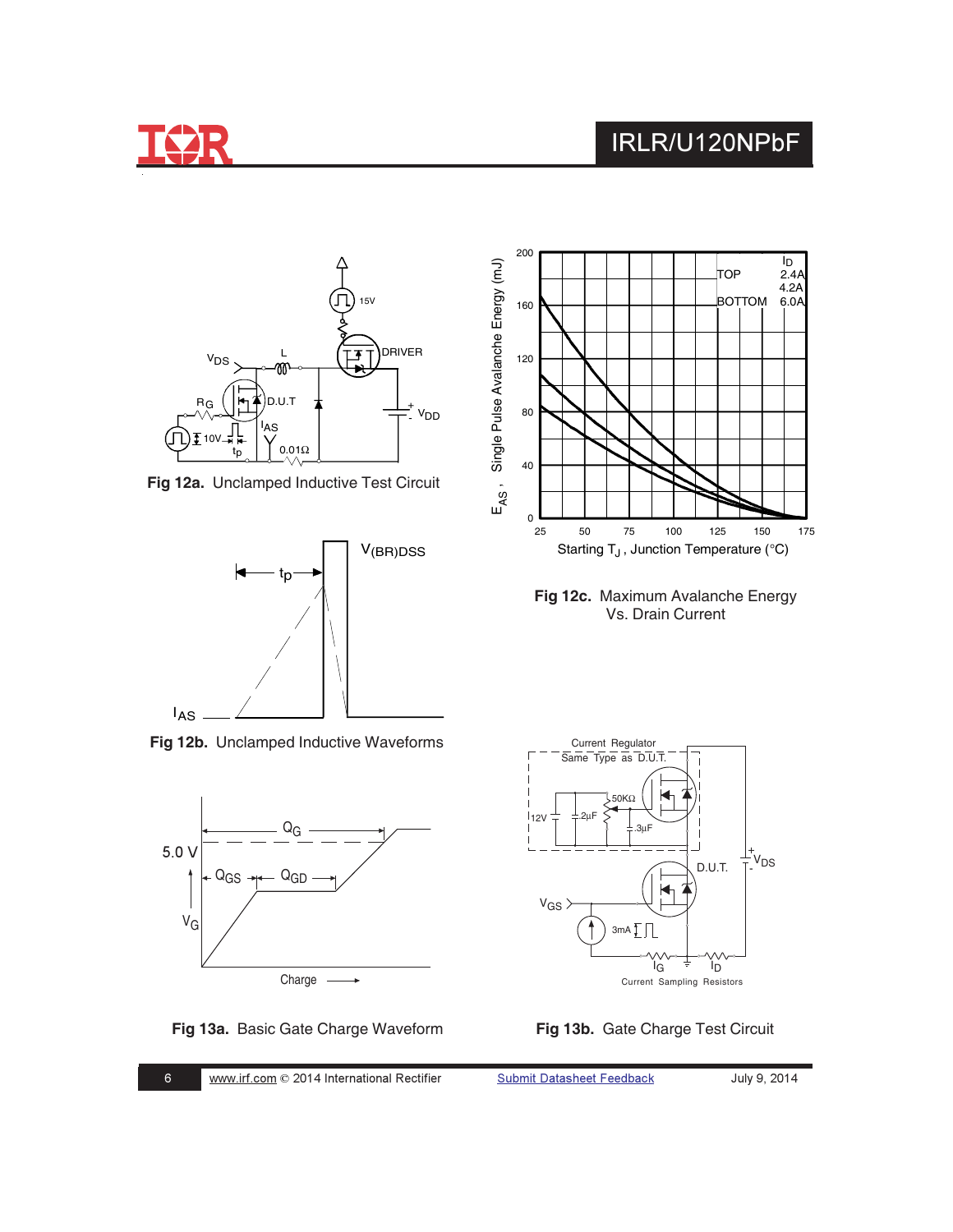







 $*$   $V_{GS}$  = 5V for Logic Level Devices

**Fig 14.** For N-Channel HEXFETS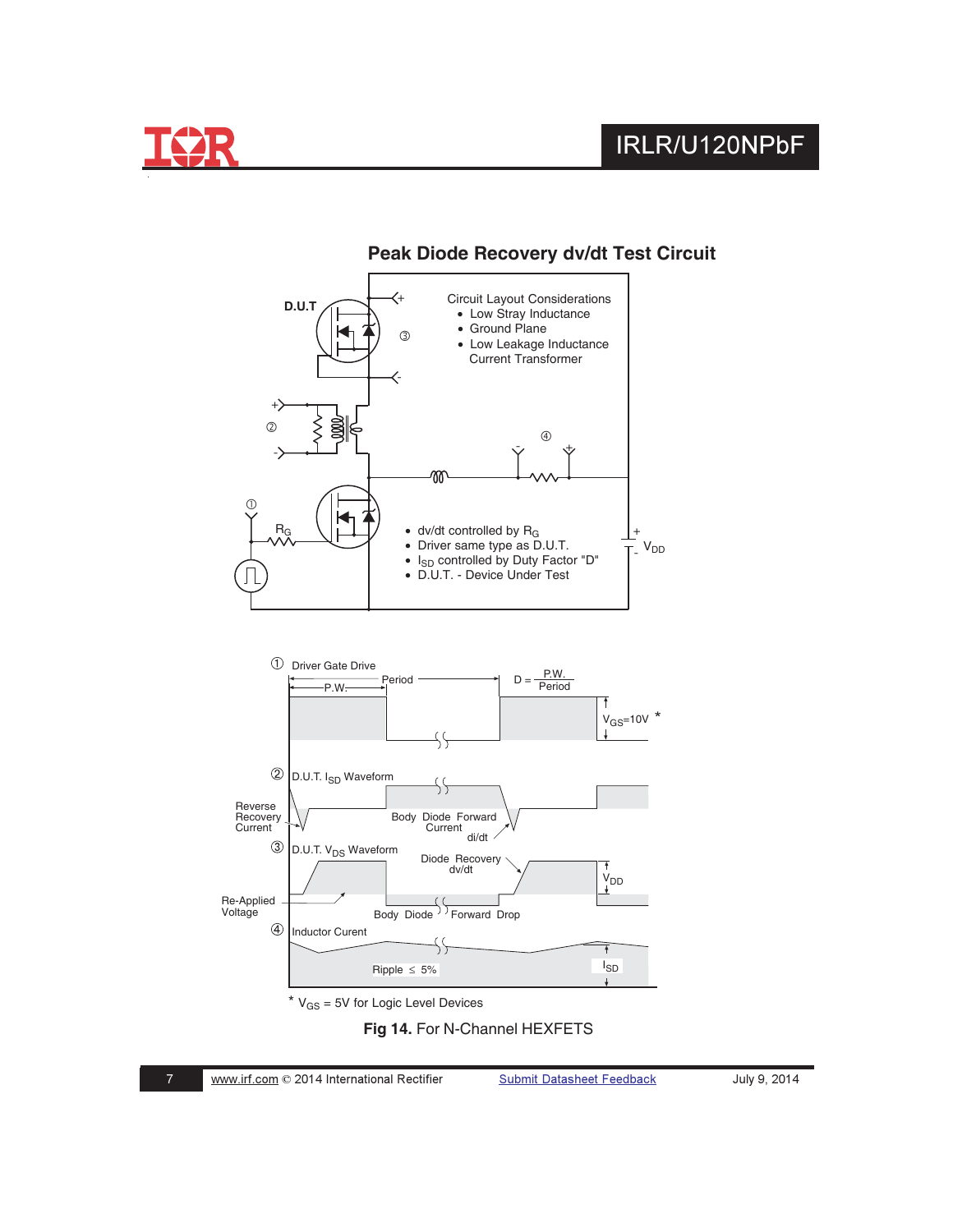

### D-Pak (TO-252AA) Package Outline

Dimensions are shown in millimeters (inches)







- NOTES:<br>1.- DIMENSIONING AND TOLERANCING PER ASME Y14,5M-1994 2. - DIMENSION ARE SHOWN IN INCHES [MILLIMETERS].
- $\mathbf{A}$  LEAD DIMENSION UNCONTROLLED IN L5.
- A DIMENSION DI, E1, L3 & b3 ESTABLISH A MINIMUM MOUNTING SURFACE FOR THERMAL PAD.
- A SET ON C-C DARASONS APPLY TO THE FAX SECTION OF THE LEAD BETWEEN .005 AND 0.10<br>5. SECTION C-C DARASONS APPLY TO THE FAX SECTION OF THE LEAD BETWEEN .005 AND 0.10<br>6. ALL AND 0.25] FROM THE LEAD TP.<br>5. SIDE THESE DIMENSION
	-
- $\overline{\Delta}$  DIMENSION of & cf APPLIED TO BASE METAL ONLY.
- A. DATUM A & B TO BE DETERMINED AT DATUM PLANE H.
- 9. DUITINE CONFORMS TO JEDEC OUTLINE TO-252AA.

| S<br>Y       | <b>DIMENSIONS</b>        |             |          |                 |                          |                           |
|--------------|--------------------------|-------------|----------|-----------------|--------------------------|---------------------------|
| M<br>ġ       |                          | MILLIMETERS | INCHES   |                 | OHE                      |                           |
| 0<br>L.      | MIN.                     | MAX.        | MIN.     | MAX.            |                          |                           |
| A            | 2.18                     | 2.39        | .086     | .094            |                          |                           |
| A1           | $\sim$                   | 0.13        | $\sim$   | .005            |                          |                           |
| b            | 0.64                     | 0.89        | .025     | .035            |                          |                           |
| ЪÍ           | 0.64                     | 0.79        | .025     | .031            | 7                        |                           |
| h2           | 0.76                     | 1.14        | .030     | .045            |                          |                           |
| h.3          | 4.95                     | 5.46        | .195     | .215            | 4                        |                           |
| $\mathbf{c}$ | 0.46                     | 0.61        | .018     | .024            |                          |                           |
| c1           | 0.41                     | 0.56        | .016     | ,022            | $\overline{\phantom{a}}$ |                           |
| c2           | 0.46                     | 0.89        | .018     | .035            |                          |                           |
| D            | 5.97                     | 6.22        | .235     | .245            | 6                        | LEAD ASSIGNMENTS          |
| D1           | 5.21                     | $\sim$      | .205     | $\sim$          | 4                        |                           |
| E.           | 6.35                     | 6.73        | .250     | .265            | 6                        | HEXFET                    |
| E1           | 4.32                     | $\sim$      | .170     | $\sim$          | Δ                        |                           |
| e            | 2.29 BSC                 |             | .090 BSC |                 |                          | $1 - GATE$                |
| H            | 9.40                     | 10.41       | .370     | ,410            |                          | 2. - DRAIN                |
| L.           | 1.40                     | 1.78        | .055     | .070            |                          | 3. - SOURCE<br>4. - DRAIN |
| L1           | 2.74 BSC                 |             |          | .108 REF.       |                          |                           |
| L2           | 0.51 BSC                 |             |          | .020 BSC        |                          |                           |
| L3           | 0.89                     | 1.27        | .035     | .050            | Δ                        | IGBT & CoPAK              |
| L4           | $\overline{\phantom{a}}$ | 1,02        | $\sim$   | ,040            |                          |                           |
| L5           | 1.14                     | 1.52        | .045     | .060            | 3                        | 1.- GATE                  |
| $\sigma$     | $\cap^*$                 | $10*$       | $\cap^*$ | 10 <sup>o</sup> |                          | 2.- COLLECTOR             |
| ø1           | $0^{\circ}$              | 15"         | $O^*$    | $15*$           |                          | 3. - EMITTER              |
| 67           | 25"                      | 35"         | 25"      | 35"             |                          | 4.- COLLECTOR             |
|              |                          |             |          |                 |                          |                           |

### D-Pak (TO-252AA) Part Marking Information



#### **Note: For the most current drawing please refer to IR website at <http://www.irf.com/package/>**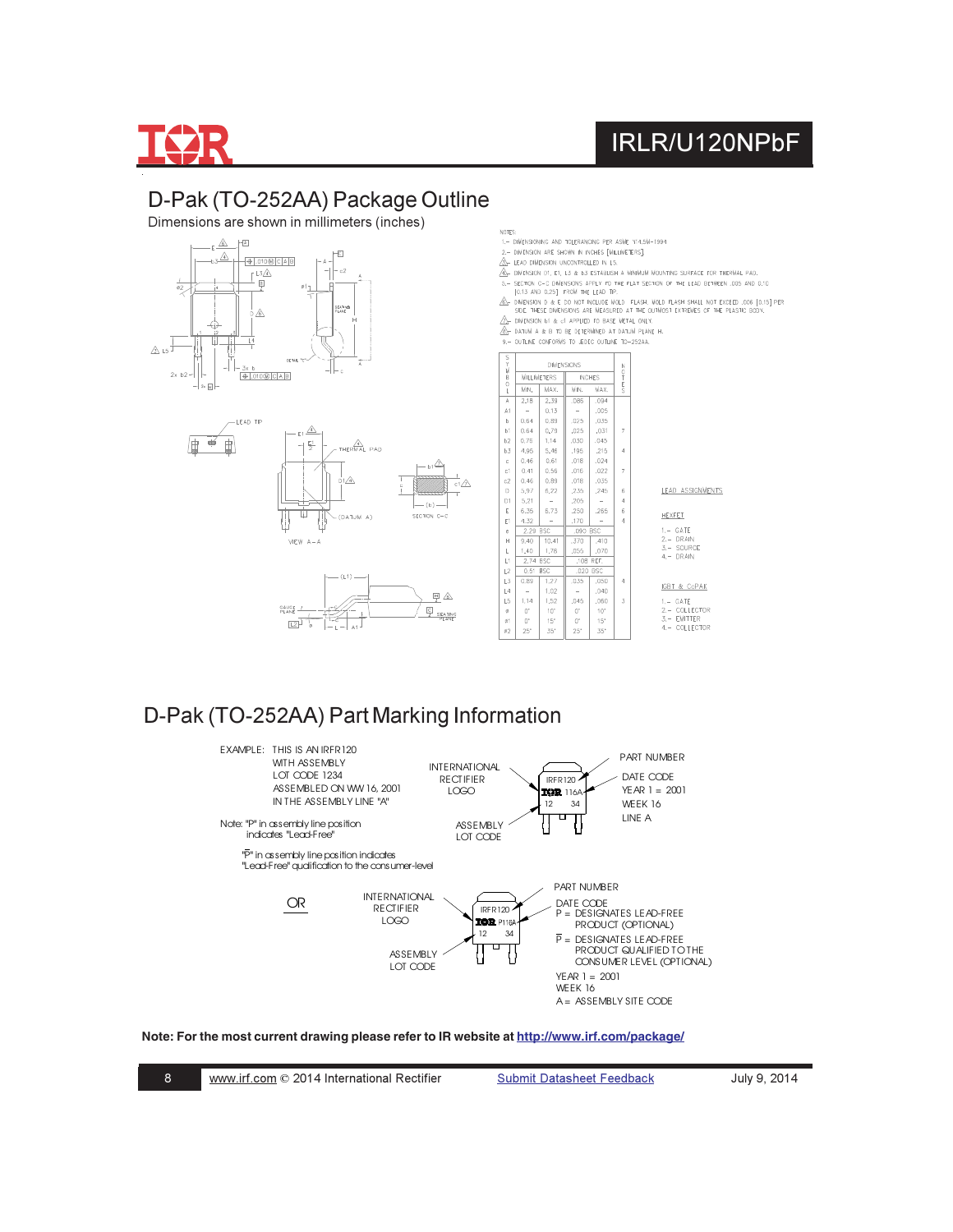

### I-Pak (TO-251AA) Package Outline

Dimensions are shown in millimeters (inches)



### I-Pak (TO-251AA) Part Marking Information



#### **Note: For the most current drawing please refer to IR website at <http://www.irf.com/package/>**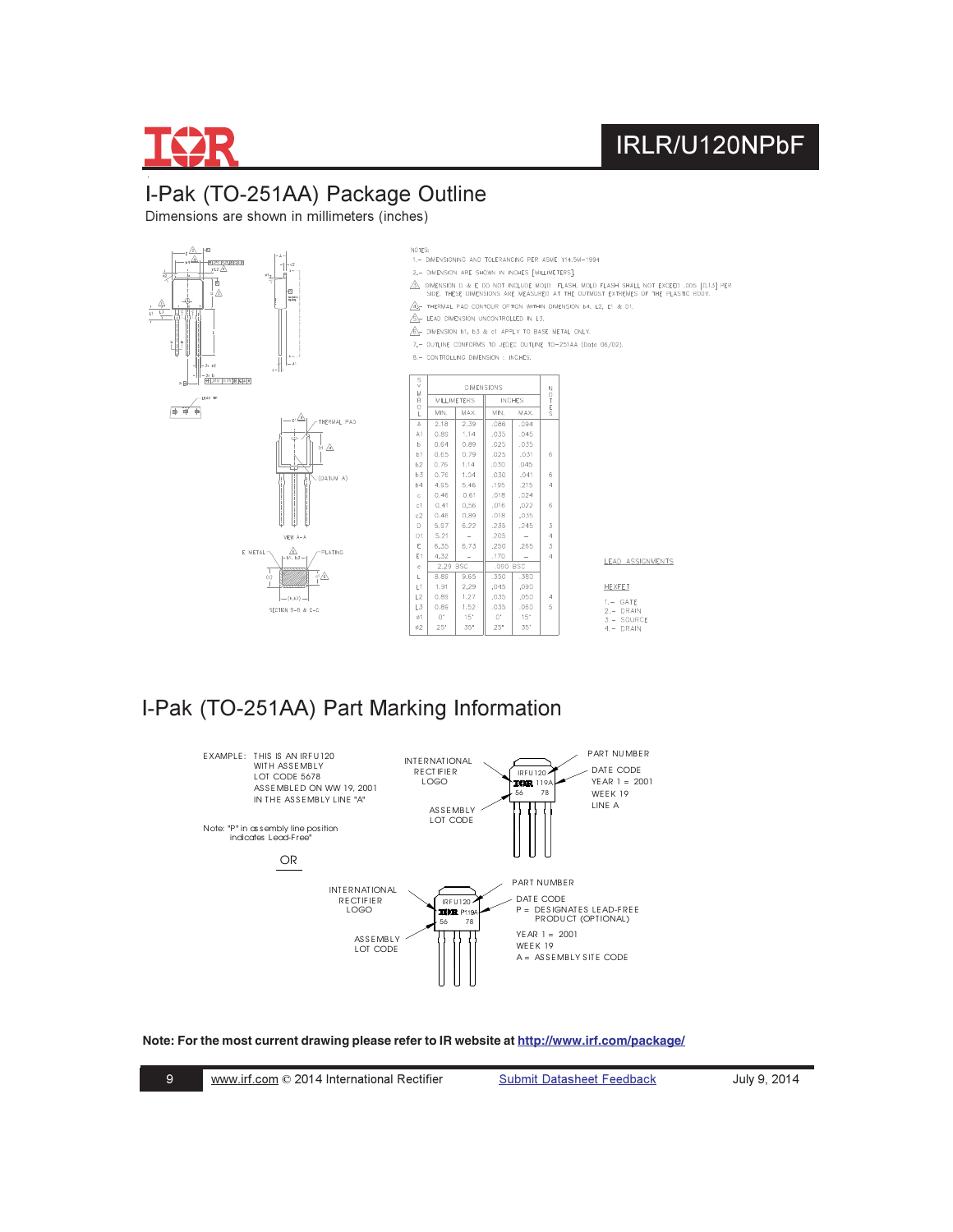

#### D-Pak (TO-252AA) Tape & Reel Information

Dimensions are shown in millimeters (inches)



NOTES :

- 1. CONTROLLING DIMENSION : MILLIMETER.<br>2. ALL DIMENSIONS ARE SHOWN IN MILLIMETERS ( INCHES ).<br>3. OUTLINE CONFORMS TO EIA-481 & EIA-541.
- 



NOTES : 1. OUTLINE CONFORMS TO EIA-481.

**Note: For the most current drawing please refer to IR website at<http://www.irf.com/package/>**